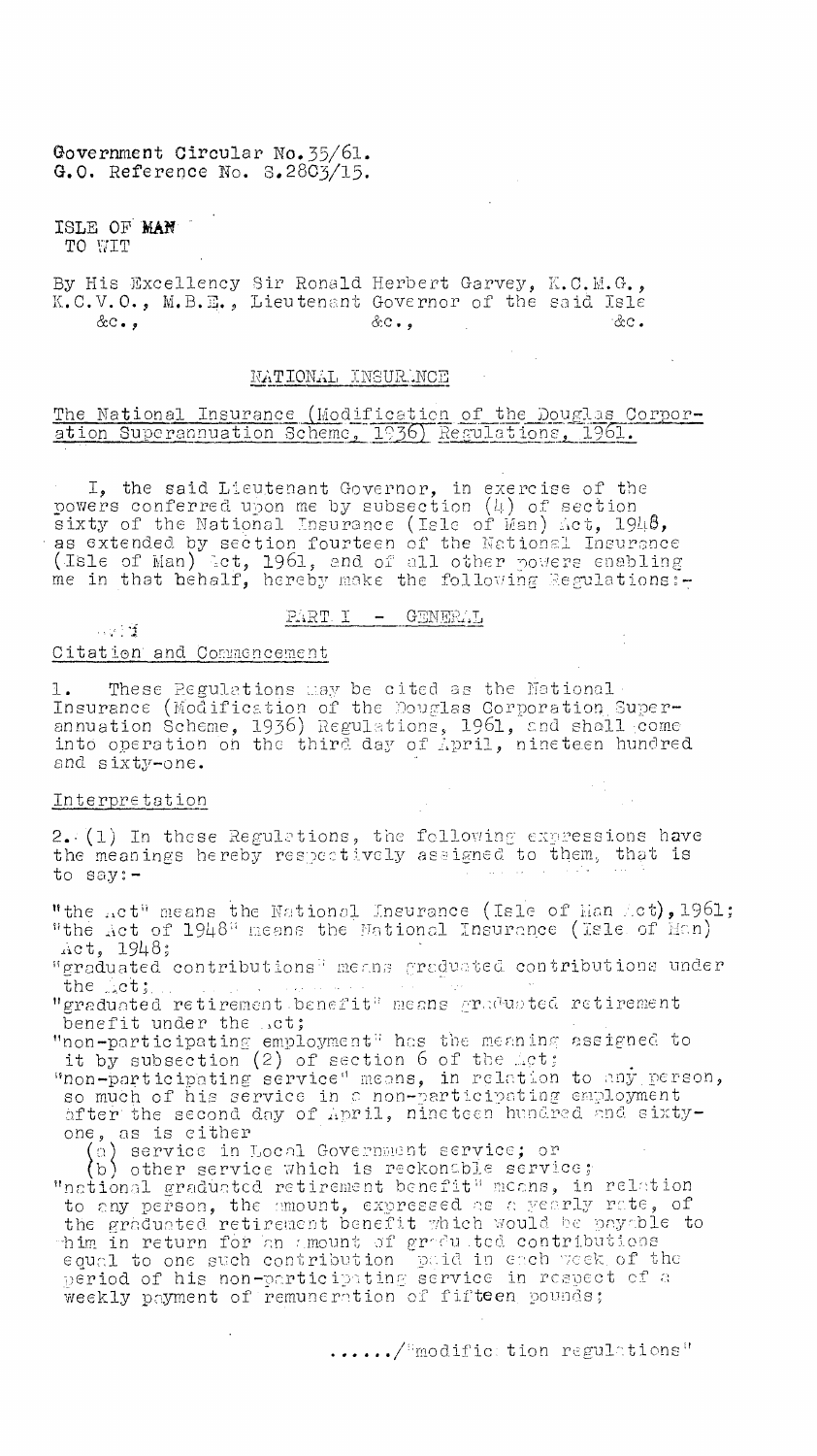- "modification regulations" means The National Insurance (Modification of Local Government and Officers of Board Superannuation Schemes) Regulations, 1949 (Government Circular No.  $128/49$ ).
- "the Scheme" means the Douglas Corporation Superannuation Scheme, 1936;
- "Local Government service' means service with the Dougla Corporation or the Commissioners of any Local Government District in the Isle of Man;
- "Officer" has the same meaning as in the Scheme, and includes 2 servant;
- "pensionable age" has the meaning assigned to it by subsection (1) of section 67 of the National Insurance (Isle of Man) fict,  $1948;$  and  $\cdots$
- "reckonable service" means, in relation to any person, service which is reckon able for the purpose of determining the amount of his superannuation allowonce;
- "superannuation allowance" includes any annual superannuation, compensation or retiring allowance payable under the Scheme;
- "retiring remuneration" means in relation to a retirement benefit, the remuncrition on which that benefit was calculated or, if the retirement benefit was not calculated by reference to remuneration- the annual average of the persons remuneration for the purposes of the Scheme during the period of five years ending with the last day of his service.

(2) .,,ny reference in these Regulations to the provisions of any enactments shall be construed, except' where the context otherwise requires, as a reference to those provisions as amended or re-enacted by any subsequent enactment.

(3) The Interpretation bet, 1949, shall apply for the interpretation of these Regulations as it applies for the interpretation of an ect of Tynwald.

#### Modification of the Scheme

3. The Scheme shall, as from the third day of 1961, have effect subject to the modifications contained in these regulations.

## PART II - MODIFICATION OF CONTRIBUTIONS  $_{\rm MND}$  CERT. IN OTHER PAYMENTS.

#### Reduction of Contributions

Subject to the provisions of these regulations, 4. the amount of contributions peyeble under the Scheme by an officer in respect of any period of participating employment, shall be reduced by whichever of the amounts specified in paragraphs (e) or (b) hereunder  $\,$ is the greater  $-$  that is to say: $-$ 

- (a) an amount equal to 1 per cent of his remuneration as ascertained for the purposes of the Scheme or, if his remuneration exceeds the sum of 8780 per annum, of such part of his remuneration as amounts to that sum; or
- $(b)$  (i) in the case of a man the sum of three pounds and sightpence per annum: or (ii) in the case of a woman, the sum of three pounds five shillings per annum.

 $\ldots$ .../Persons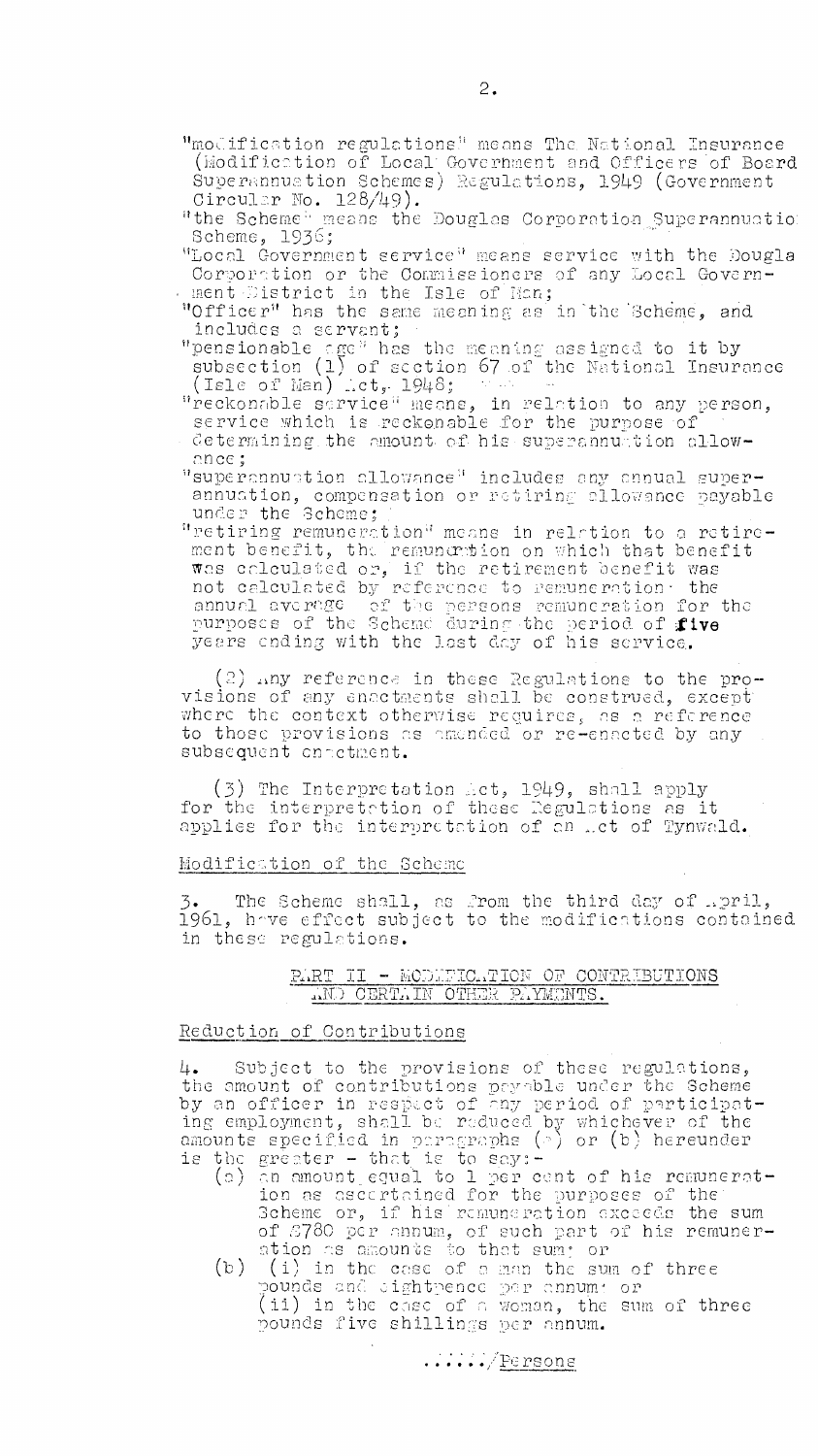Persons not subject to the Modification Regulations

 $5.$  In any case where by virtue of regulations  $6, 7,$  $8$ , or 9 of the modifiction regulations, the Scheme applies for the time being without modification to any officer there shall be deducted from the amount by which the contributions payable by that person are to be reduced under the last foregoing regulation the sumof three pounds and eightpence per annum if the officer is a min or three pounds five shillings per annum if the officer is a. women.

# Persons Subject to Existing Schemes

.6. If the contributions pynble.by any officer would apart from these regulations be subject to reduction under regulation 3 of the modifiction regulations, the amount by which the contributions payable by that person are to be reduced under regulation  $\mu$  of these regulations shall be reduced as provided in the last foregoing regulation, and increased by the amount by which the contributions payable by that person are required to be reduced under the said regulation 3.

# Exclusion of Existing Provisions for Reduction

7. So long as the contributions payable by any person are subject to reduction under this part of these regulations, the contributions shell. nbt be subject to reduction under the modification regulations.

## PART III - MODIFICATION OF BENEFITS, ETC.

#### Reduction of Retirement Benefits.

8. (1) Subject to the provisions of paragraph (3) of this regulation, where a retirement benefit becomes payable to an officer on his ceasing to hold employment in Local Government Service and any period of service reckonable in calculating the amount of that benefit has been in participating employment in which his contributions hove been subject to reduction under Part II of these regulations, the part of the benefit which is attributable to any such period of serviceshall be reduced in accordance with this part of these regulations.

 $(2)$  A period of employment as an officer, in respect of which a payment in lieu of contributions is required to be made under the :.ct, shall be treated. for the purposes of thie port of these regulations as a period of participating employment in respect of which contributions have been paid subject to the reduction provided for by Part II of these regulations.

 $(3)$  This part of these regulations shall not apply in relation to any benefit where the retiring remuneration does not exceed  $2466$  per annum.

 $\cdot$  (4)  $\Lambda$  retirement benefit which has become payable to any person at en see earlier than pensionable age, shall not be reduced under this part of these regulations until the date at which the person reaches pensionable se.  $\bullet$   $\mathbb{R}$ 

 $\ldots \ldots \sqrt{9}$  .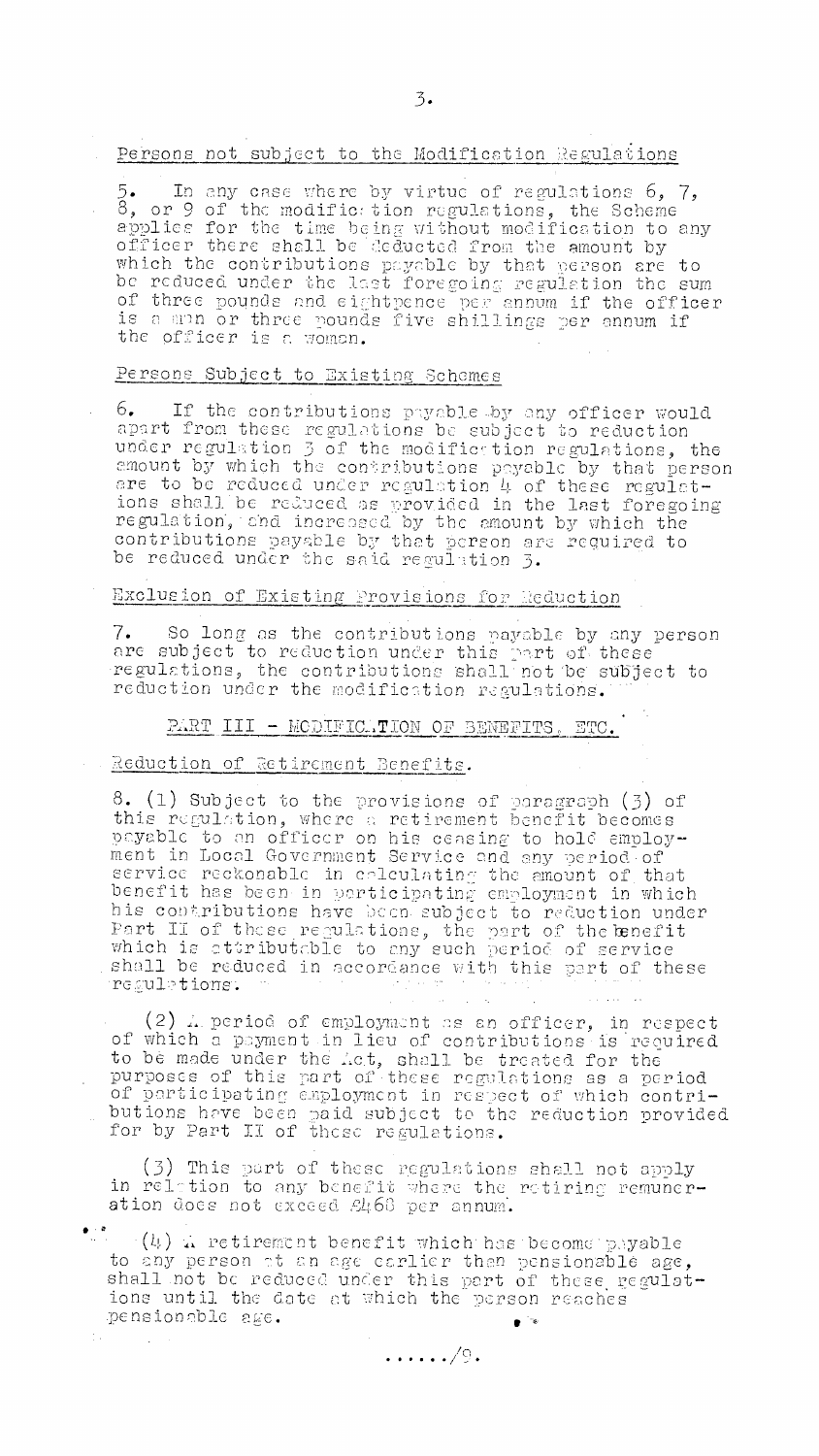9. Where a retirement benefit payable to any officer would, apart from these regulation, be subject to reduction in accordance with regulation 4 of the modification regulations, so much of that retirement benefit as is attributable to any period of participating employment shall be reduced :-

- (a) for each year reckonable as contributing service, in calculating the amount of the benefit, by a sum ecuol to 1/24Cth of so much of the retiring remuneration as does not exceed  $\beta780$  per unnum; and
- (b) for each year reckonable as non-contributing service in calculating the amount of the benefit. by a sum-counl to 1/480th of so much of such remuneration as aforesaid;

Provided that  $\bar{w}$ here, under regulation 5 of the modification regulations any period of service would, apart from this regulation, fall to be disregarded for the purposes of these regulations, there shall be deducted from the amount by which the benefit is to be reduced under this regulation the sum of  $\mathop{\triangleleft} 1.14$ . Od. in respect of each completed year comprised in any such period or, in the case of a person to whom paragraphs  $(1)$  or  $(2)$ of regulation 4 of the modification regulations applies, an amount in respect of each such year equal to that by which the benefit would have been reduced thereunder  $\,$ had the year been  $\qquad$  reckondble as contributing service  $\qquad$ 

## Reduction of Benefits Fayable to Certain Existing Employees

10. There a retirement benefit payable to any officer would, apart from these regulations, be subject to reduction under paragraphs (1) or (2) of regulation  $4$  of the modification regulations, so much of that retirement benefit as is attributable to any period of participating employment shall be reduced in accordance with the said paragraphs  $(1)$  or  $(2)$  of regulation  $4$  as the case may be, and shall be further reduced in accordance with regulation 9 of these regulations, but shall be increased by the sum of one pound fourteen shillings for each year of contributing service, and seventeen shillings for each year of non-contributing service comprised in that period.

### Retirement Benefits not Subject to Reduction under the <u>Eodific tion</u>

 $11.$  Where a retirement benefit payable to an officer  $\blacksquare$ is not subject to reduction in accordance with the modificttion regulations so much of that retirement benefit as is attributable to my period of participating employment shall be reduced in accord-nce with regul-tion 9 of these regul-tions, but shall be increased by the sum of one pound fourteen shillings for  $\blacksquare$ each year of contributing service .nd seventeen shillings for erch yetr of non-contributing service comprised in that period.

#### Calculttion of Remunerttion on 2ctirement from Non-Participating Employment

12. 'There the service reckonable by tn officer for the calculation of a retirement benefit on ce-sing to be  $\,$ employed "it - non-participating employment includes periods of participsting employment and non-serticipating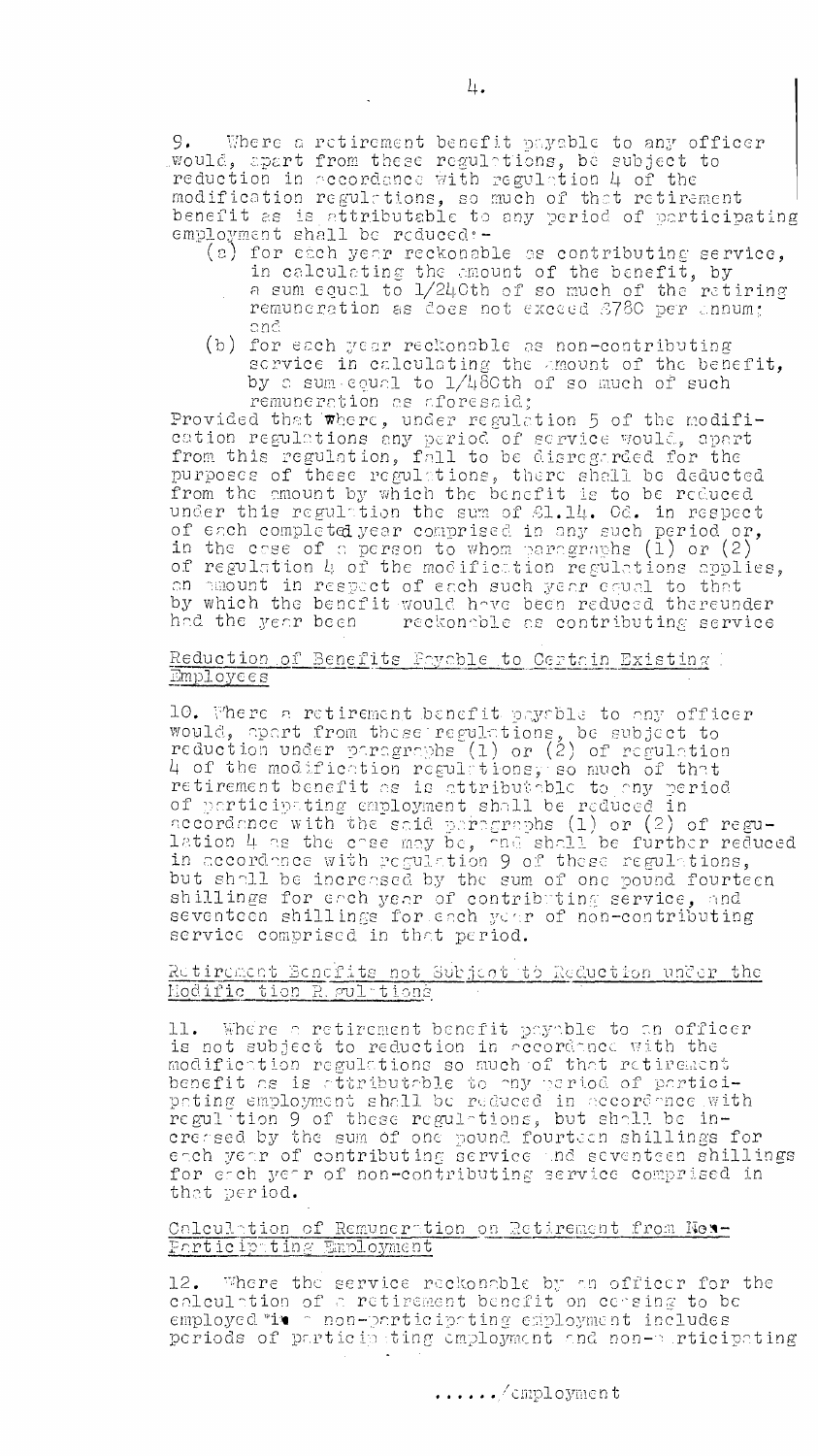employment, the reduction of the benefit required to be made under this part of these regulations shall be calculated as if the person's returning remuneration had been 3676 per annum in the case of a man and 2624 per annum in the case of a man and 2624

## F.RT IV - MISCELL.NEOUS

#### Recovery of Payments in Lieu of Contributions

13. (1) Subject to the provisions of this regulation The capacity of the provisions of this regard for the resonance in which, under the Scheme, there is payable to or in respect of him on mount by way of return of contributions and a payment in lieu of contributions under t him in circumstances not involving a return of contributions, there shall be deducted from the amount paid to or in respect of him by way of return of contributions a sum equil to the amount, or aggregate of the amounts which, under sub-section (5) of section 9 of the Act could have been deducted from any payment<br>by way of return of contributions if one had been made<br>at the time when the previous payment in lieu of contributions was unde.

(2) The provisions of this regulation apply only - $(\circ)$  where the authority by whom the person was last

- employed was the person's employer for the
- purposes of the let of 1948, and<br>(b) in relation to a payment in lieu of contributions made by such an employer.

14. Where a payment in lieu of contributions is made under the let in respect of any officer, the authority responsible for making the payment shall be entitled to recover out of the supermnumition fund to which the person was last a contributor or, if the authority themout of that fund a sum not exceeding the lesser of the

- control of the same state with the control of the control of the payment in lieu of contributions<br>(a) the amount of the payment in lieu of contributions<br>less the amount (if any) which the authority could recover or retain under section 9 of the Let in respect of that payment; and
	- (b) the amount of the contributions paid into the fund by an employer in respect of the person, together with compound interest at the rate of 3 per cent per annum.

# Contributions Deemed to have been made

15. If, in respect of my period, an officer pays no contributions under the Schame by repson of the fret that the amount of the reduction in his contributions provided for by these regulations equals or exceeds the mount of his contributions, he shall nevertheless be deemed, for the purposes of the Scheme to have made the contributions required by the Scheme in respect of that period.

#### Frections of a Penny

16. For the nurposes of these regulations, no account shall be taken of fractions of a penny less than a half-16. penny, and fractions of a penny of a halfpenny or more shall be treated as a penny.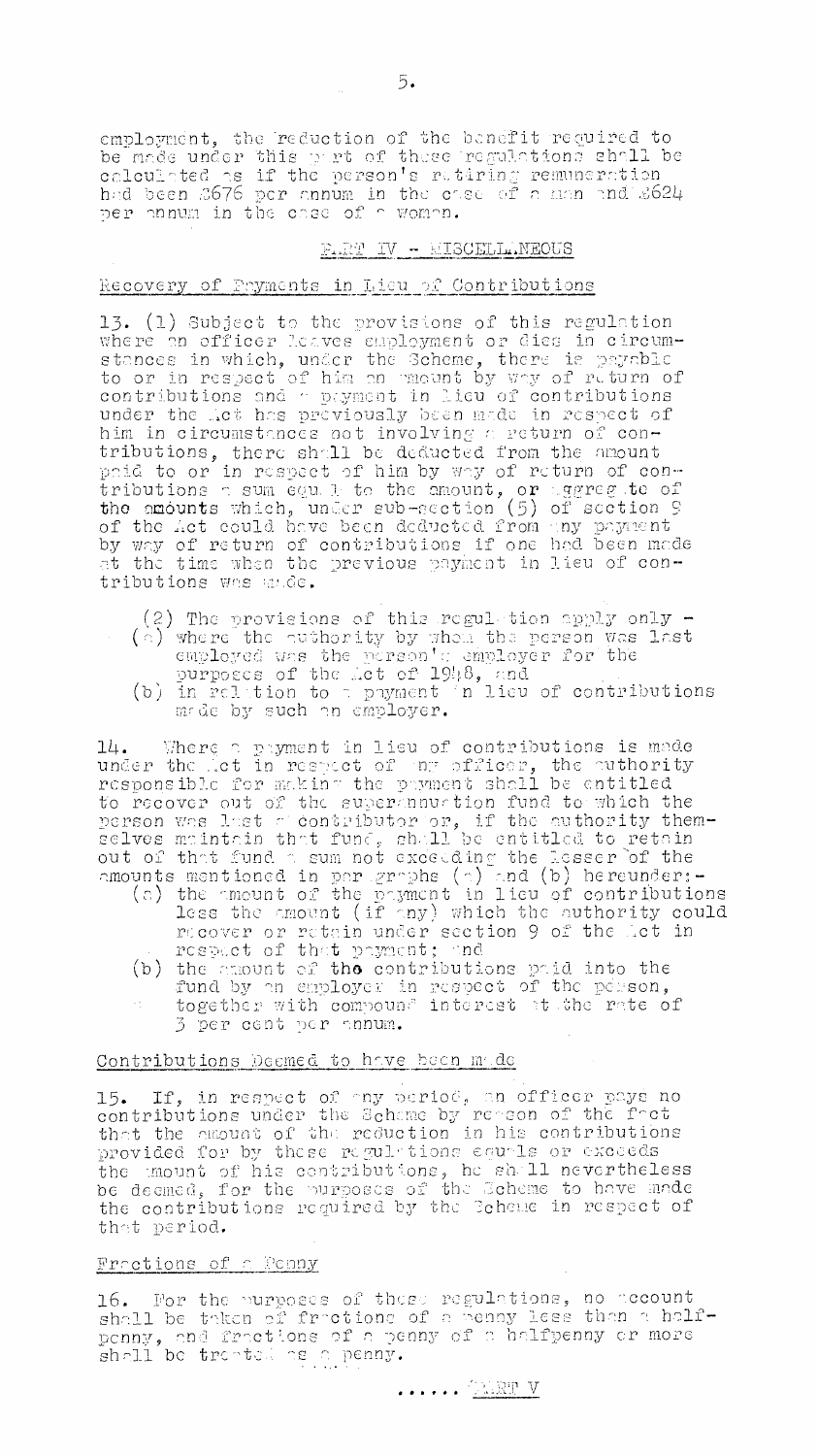# PART V - LIMITATION OF FORFETURE, SUREENER, COMMUTATION, ETC., OF FENSIONS

- 17. (1) No provision in the Scheme  $(\epsilon)$  for the surrender, commutation or nesignment of a pension, or
- (b) for the forfeiture, reduction, termination or suspension of a pension if invoked for any suppose other than one preseribed by regulations<br>made under paragraph (c) of subsection (1) of<br>section 7 of the et of 1961,<br>so far as it officets any officer who is, or was<br>immediately before be ceased to be employed, in n

immediately before ac ceased to be employed, as non-<br>participating employment, shall operate so as to reduce<br>a pension payable to an officer who attains the age<br>of sixty-five years in the case of a man or sixty<br>years in th the graduated retirement pension which would be physical religions bension which which be<br>physical to the officer under the set, in return for<br>an emount of graduated contributions equal to ene<br>such contribution paid in each week of the period of<br>his service in respect o

(2) For the purposes of the last foregoing paragraph, "service" means service reckonable by an officer for the purposes of calculating the mount of my benefit<br>payable to him, except any carlier period of service<br>in respect of which

- (a) a payment in lieu of contributions has been (b) coulvalent pension benefits satisfying the
- requirements of Part II of the Let have otherwise been assured to the officer.

# PART VI - COM ENCEMBRY OF BEIEFUTS HOT LATER TEAM INSURED PENSIONABLE AGE.

18. (1) Notwithstanding any provision contained in<br>the Scheme to the effect that a benefit is not payable<br>to an officer who attains the age of sixty years unless<br>the officer has completed forty years' service, a female officer not otherwise entitled to receive a benefit under the scheme shall be entitled thereunder to receive the benefits mentioned in paragraph (2)<br>of this regulation on cersing to hold an employment<br>in which she was an officer, if she has attained the age of sixty yer re and has completed ten years' service.

(2) The benefits referred to in paragroph (1) of<br>this regulation are such benefits as would have been<br>payable to a female officer under the scheme in respect of the service actually reckonable by her inmediately before she censed to hold her employment if -

(a) she had then repeated pensionalle age, and<br>(b) the amount of any benefit so calculated<br>had been reduced according to the age at which she consed to hold her employment by the percentage shown in the column ay the means her pension ble age in the table set out in the schedule to these regulations:

Provided that any annual pension so payable shall not, when expressed as a weekly amount, be less than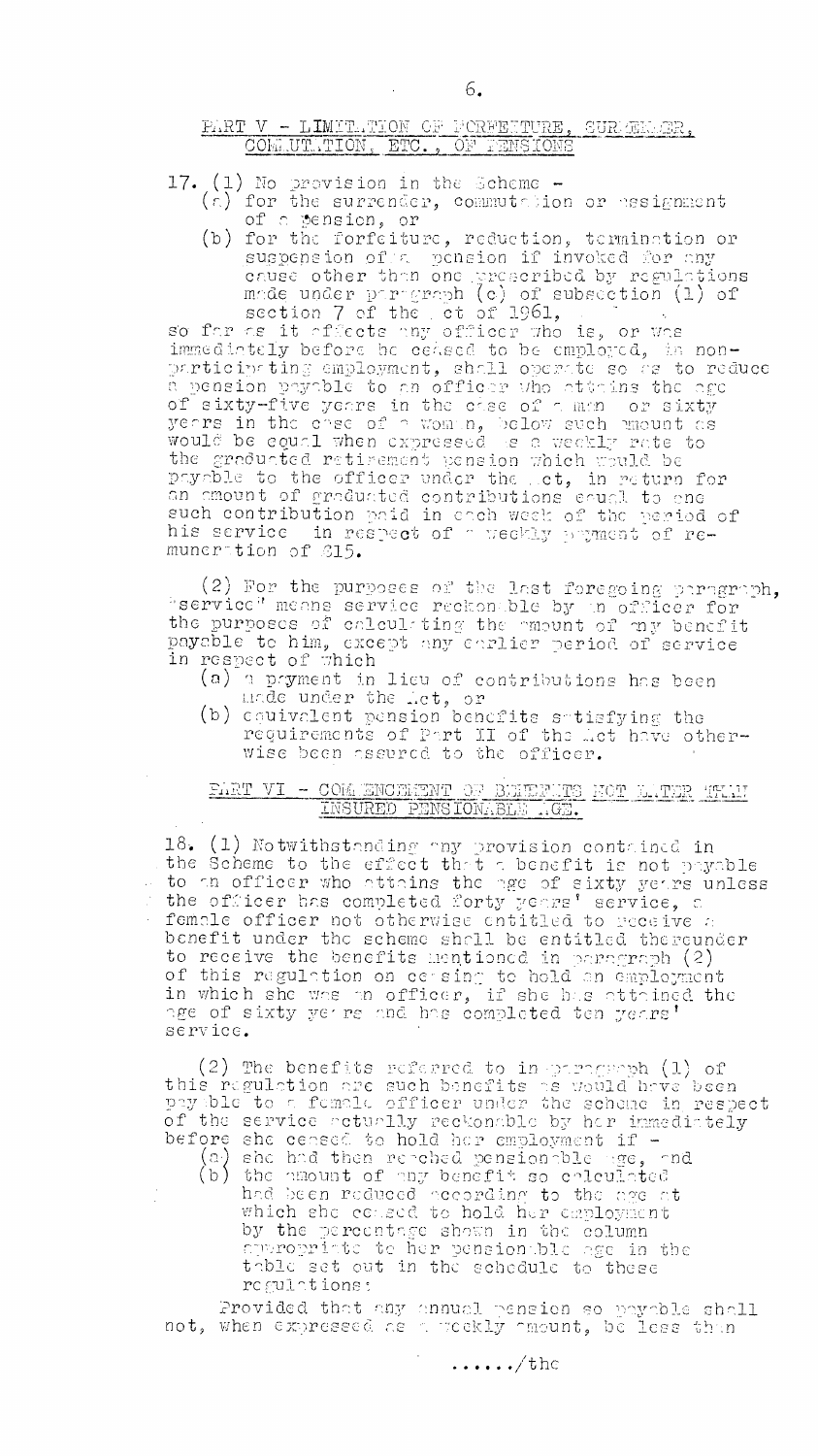the mount of the graduated retirement benefit which would be payable to the officer under the met in return for an emeunt of graduated contributions equal to one such contribution paid in each week of the period of her service in respect of a weekly payment of remuneration of fifteen pounds.

(5) For the purposes of the provise to the last forcgoing par graph "service" means service in p non-participating employment which is reckonable by<br>the officer for the purpose of calculiting the amount of any benefit parable to her except any earlier

- (a) a payment in lieu of contributions had been
- (b) a payment in free of contributions are seen<br>made under the Let, or<br>(b) equivalent pension benefits s tisfying the<br>requirements of Mart H of the Let had sther-<br>wise been assured to the employee.

#### SCHEDULE

# Reduction of Retirement Senefits under

.<br>The management of the sense and between particular to the best service and management of the condition of the

| $\Delta \rho \in \mathrm{C}^2(\mathbb{C})$<br>woman on<br>censing to be<br>employed | Percentage reduction to be m de under<br>Regulation $18(2)(b)$ by reference to the<br>under-mentioned pensionable age |                 |               |                          |                 |  |
|-------------------------------------------------------------------------------------|-----------------------------------------------------------------------------------------------------------------------|-----------------|---------------|--------------------------|-----------------|--|
|                                                                                     |                                                                                                                       | 61 62 63        |               |                          |                 |  |
| 60<br>61<br>62<br>63                                                                |                                                                                                                       | - 15 - 1<br>- 8 | 21<br>15<br>8 | - 28 -<br>22<br>16<br>C) | -33<br>28<br>23 |  |

计可定 人名利

GIVEN under my hand this 15th day of Harch, 1961.

#### R.H. GARVEY

Lieuten nt Governor.

.<br>Saami constant - a class and policy in the mail - discussional model (1980-1980). L.P

#### EXPLANATORY NOTE

(This note is not part of the Pagulations, but is intended to indicate their general purport).

These Regulations modify the couples Corporation Supermnuation Scheme in connection with the operation of the Nation 1 Mnsurence (Isle of Man) act, 1961.

Part I of the Applations contains definitions of<br>words and expressions used and provides that the Scheme<br>is to be modified in accordance with the succeeding<br>provisions of the legulations.

 $\ldots$ ,  $\ell$  Part II